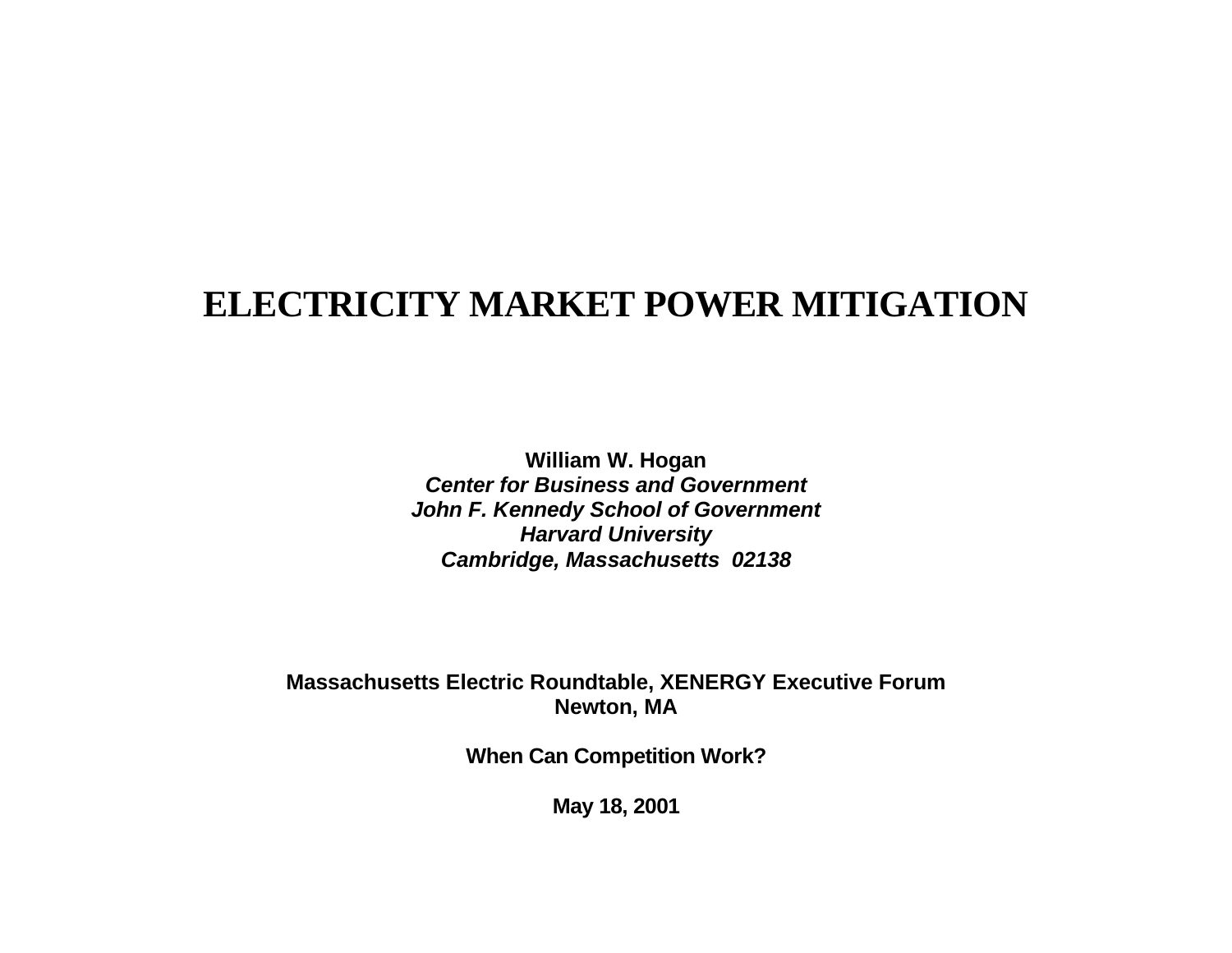**The RTO Millennium Order defines an efficient model for a competitive electricity market.**



**The basic structure should be adapted to develop market power mitigation that is consistent with the transition to a competitive market.**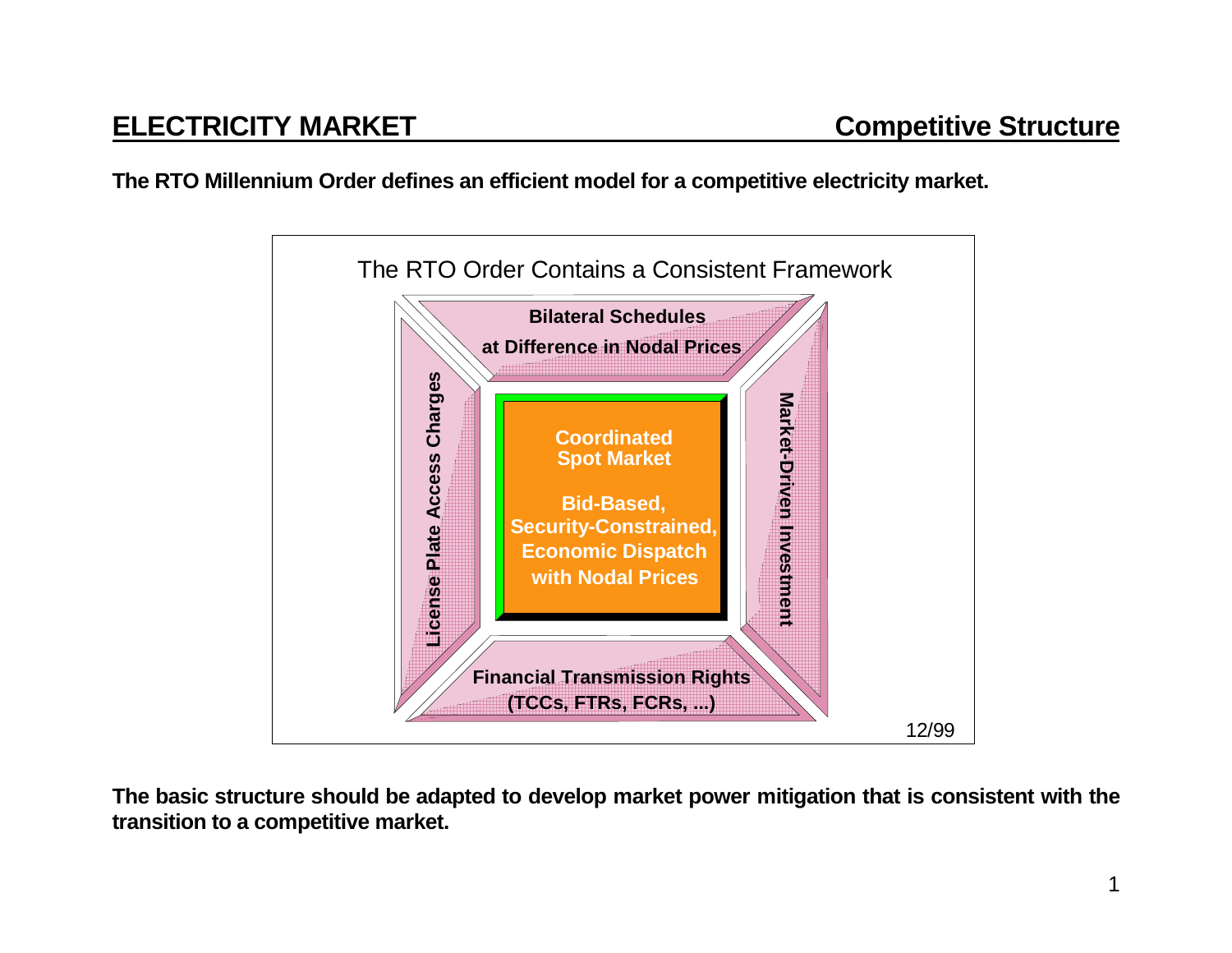**The fundamental assumption is that there is workable competition in generation and some services, but there is a continuing monopoly in the case of the wire businesses of transmission and distribution.**

The term "competition" means different things to different participants in the market:

- A (very) large number of generation suppliers.
- The ability to choose among suppliers at will.
- A (very) large number of customers.
- The ability to refuse customers at will.
- Non-discrimination and comparability.

The limiting assumptions of the competitive market include:

- A commodity business with no entry costs or barriers.
- Price-taking behavior by suppliers.
- Price-taking behavior by customers.
- Elimination of arbitrage opportunities under equilibrium according to the law of one price.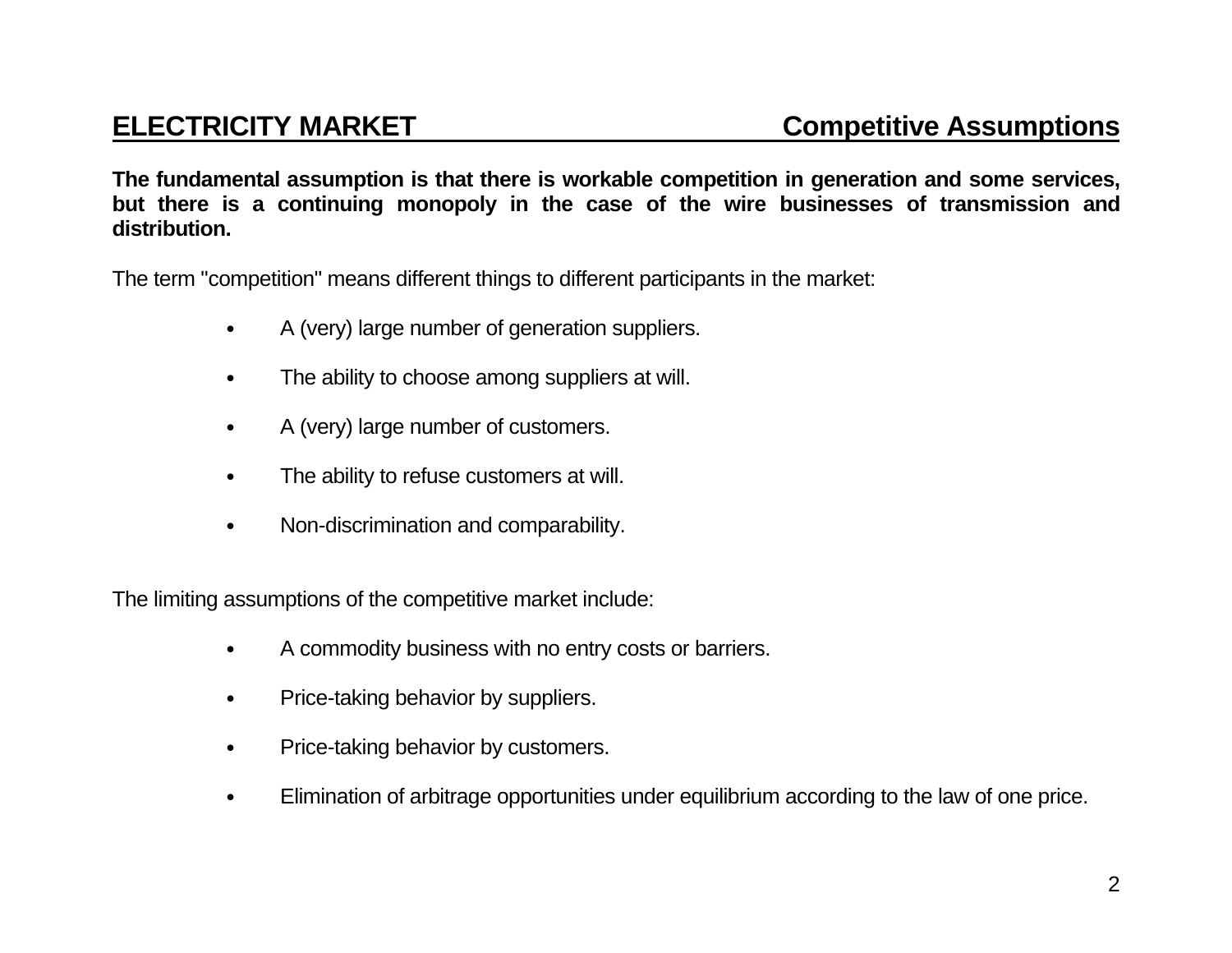## **Unfortunately, the limiting conditions of competition between and among generators and customers do not hold in practice. There are many approximations, and we hope for workable competition.**

The gap between the perfect and the real has many dimensions:

- Economic dispatch is always imperfect.
- System constraints are soft.
- Investments can be lumpy.
- Market participants seek price advantages.
- Energy and ancillary services can have dominant suppliers.

All these have implications for pricing. In practice, however, it is the presence of market power that raises the greatest concern. It is not hard to find instances of substantial market power, and regulators have been focussed on this issue. The policy response has been a mix of:

- Market monitoring and reporting. (UK, CA, PJM, NY, NE, ...)
- Market power mitigation through divestiture and contracting. (UK, CA, IL, NY, PJM, ...)
- Market power mitigation through market design. (UK, CA, Austral., ...)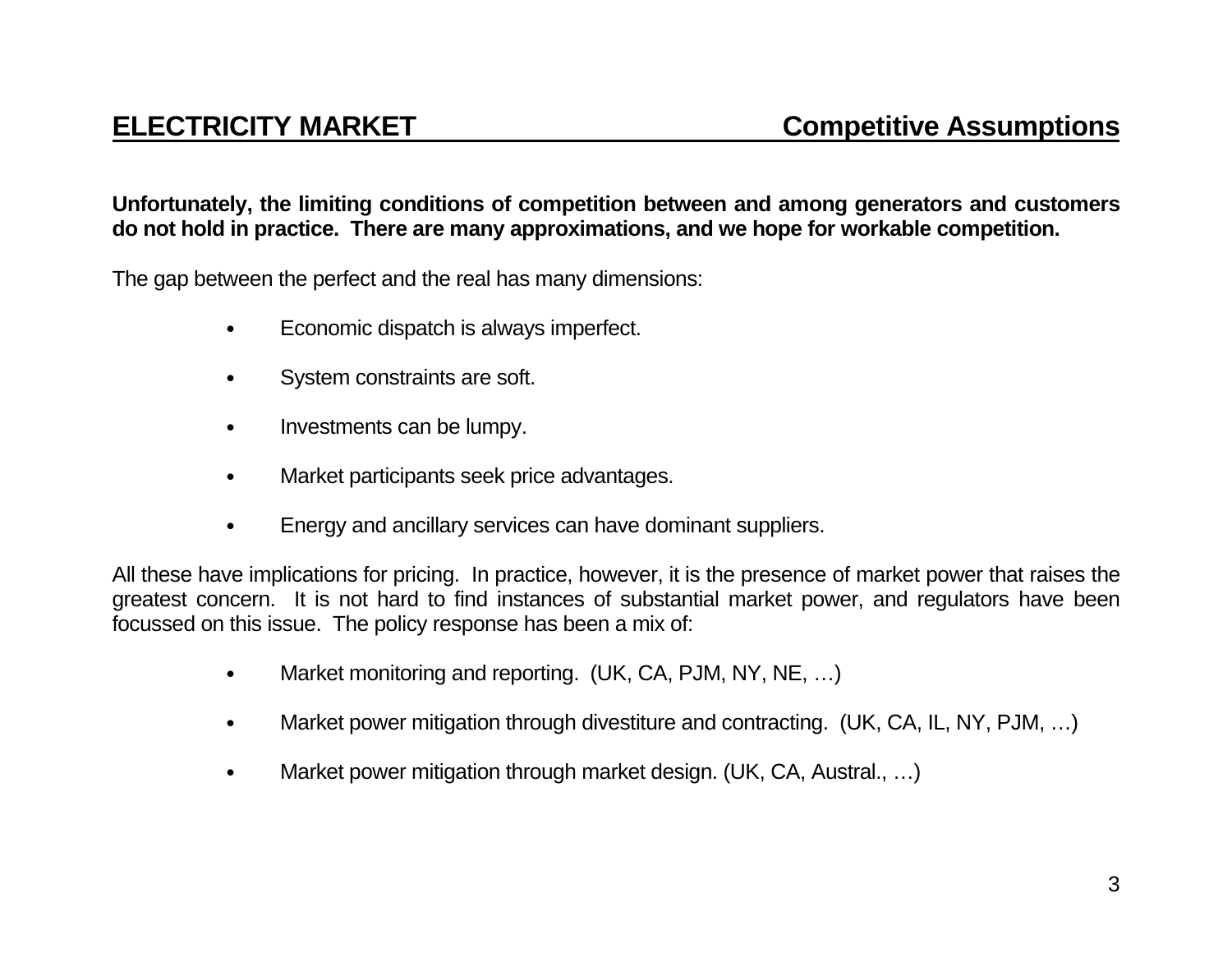**Market power is a reality and its use has been a focal point of analysis. Previous research focussed on the theory of market design, which produced no examples of designs better than the canonical competitive approach. Here we address the experience with market power an high prices.**

- Price spikes have been common but of short duration in most markets.
- California in 2000 saw the first example of sustained (very) high prices.
- Market power has been cited as a (the) cause of the high prices, but the evidence is subject to different interpretations.
- The theory and practice of market power mitigation are in turmoil as a result of the California experience.
- It is not easy to distinguish between high prices due to scarcity and high prices due to an exercise of market power.
- The mitigation policy depends on the diagnosis.

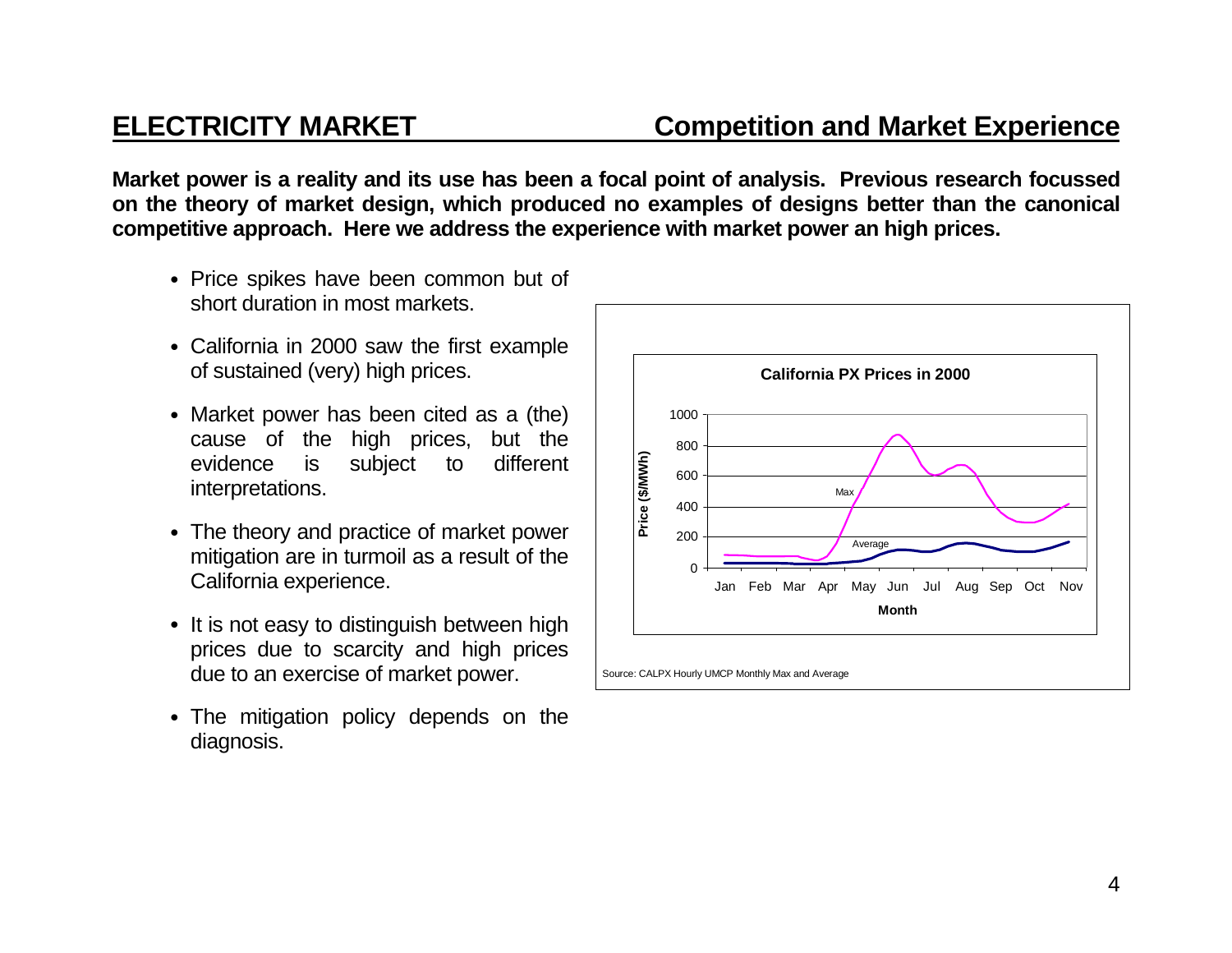**The conventional definition of market power addresses withholding some supply in order to profit from higher prices on the reduced output. This is the easy case.**



- Bids exceed marginal cost to set higher market clearing price.
- Output is below capacity and price exceeds marginal cost.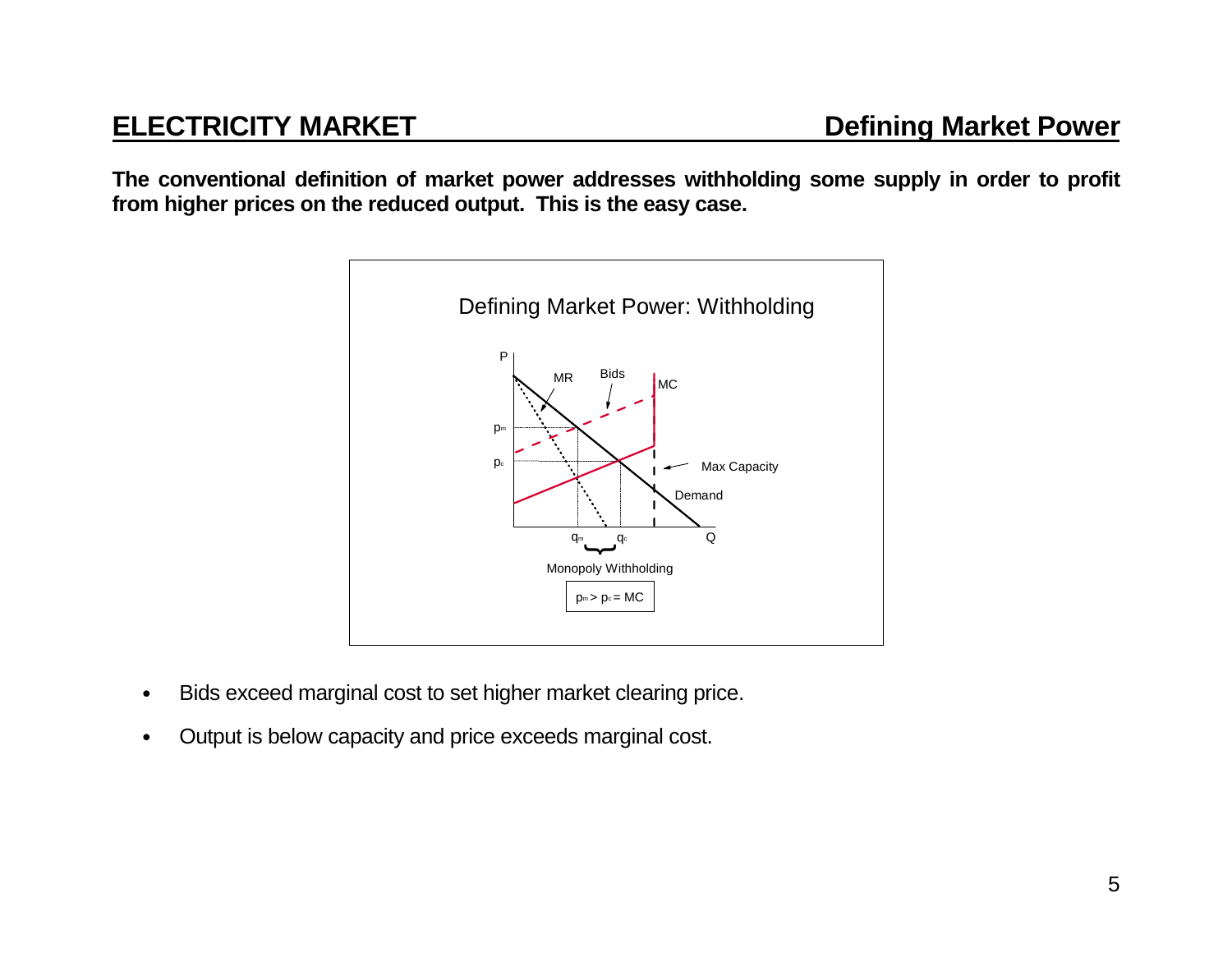**In practice, it may be difficult to define or recognize a significant use of market power. Consider the incentives created by market clearing price rules.**

Example: Common bidding practice in ISO run markets.



- Bids exceed marginal cost for only a small quantity, to set higher market clearing price.
- Output is at capacity and price exceeds the direct marginal cost.
- Is this an exercise of market power that deserves mitigation?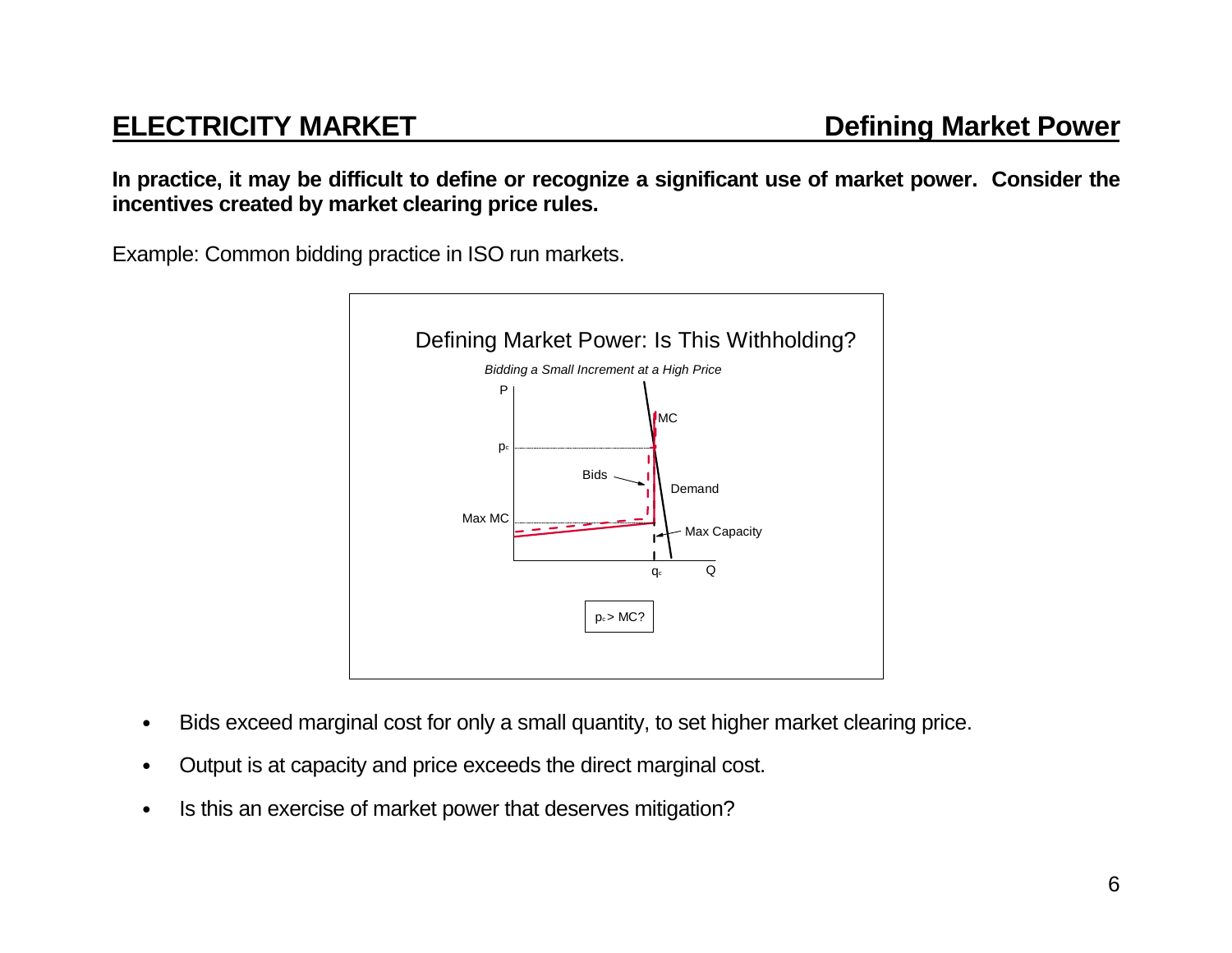**In practice, it may be difficult to define or recognize a significant use of market power. Consider the incentives created by price caps.**

Example: Common bidding practice in California.



- Bids exceed marginal cost for only a small quantity, to set market-clearing price at price cap.
- Output is at capacity and price exceeds the direct marginal cost.
- Is this an exercise of market power that deserves mitigation?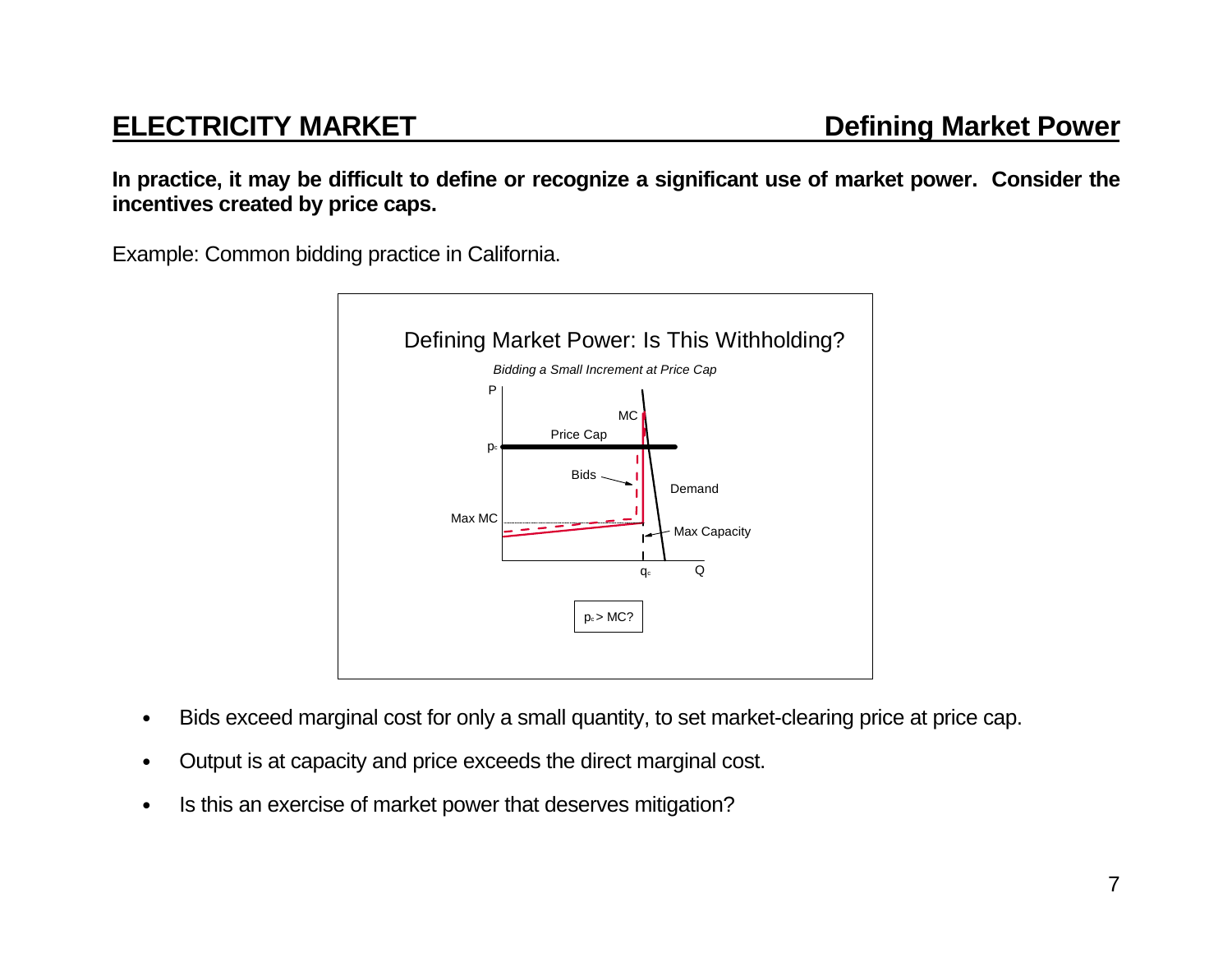**In practice, it may be difficult to define or recognize a significant use of market power. Consider the conditions that arise with reserve requirements.**

Example: Common dispatch experience in ISO markets.



- Bids exceed marginal cost to set market-clearing price at price cap.
- Output is at capacity with reserves and price exceeds the direct marginal cost.
- Is this an exercise of market power that deserves mitigation?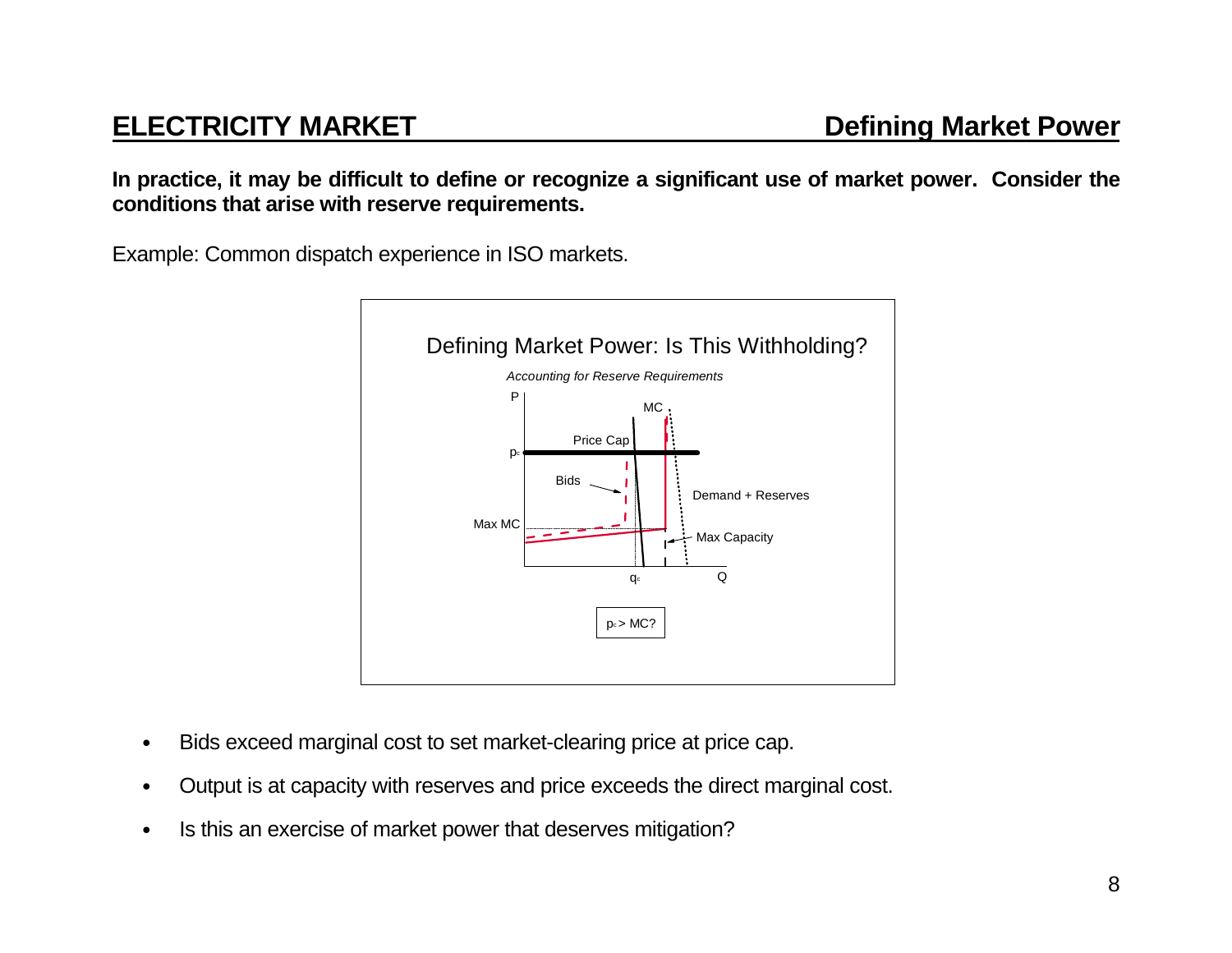**In practice, it may be difficult to define or recognize a significant use of market power. Consider the conditions that arise with opportunity costs.**

Example: Sequential ancillary service markets as in California.



- Bids exceed direct marginal cost.
- Output is at capacity with reserves and price exceeds the direct marginal cost.
- Is this an exercise of market power that deserves mitigation?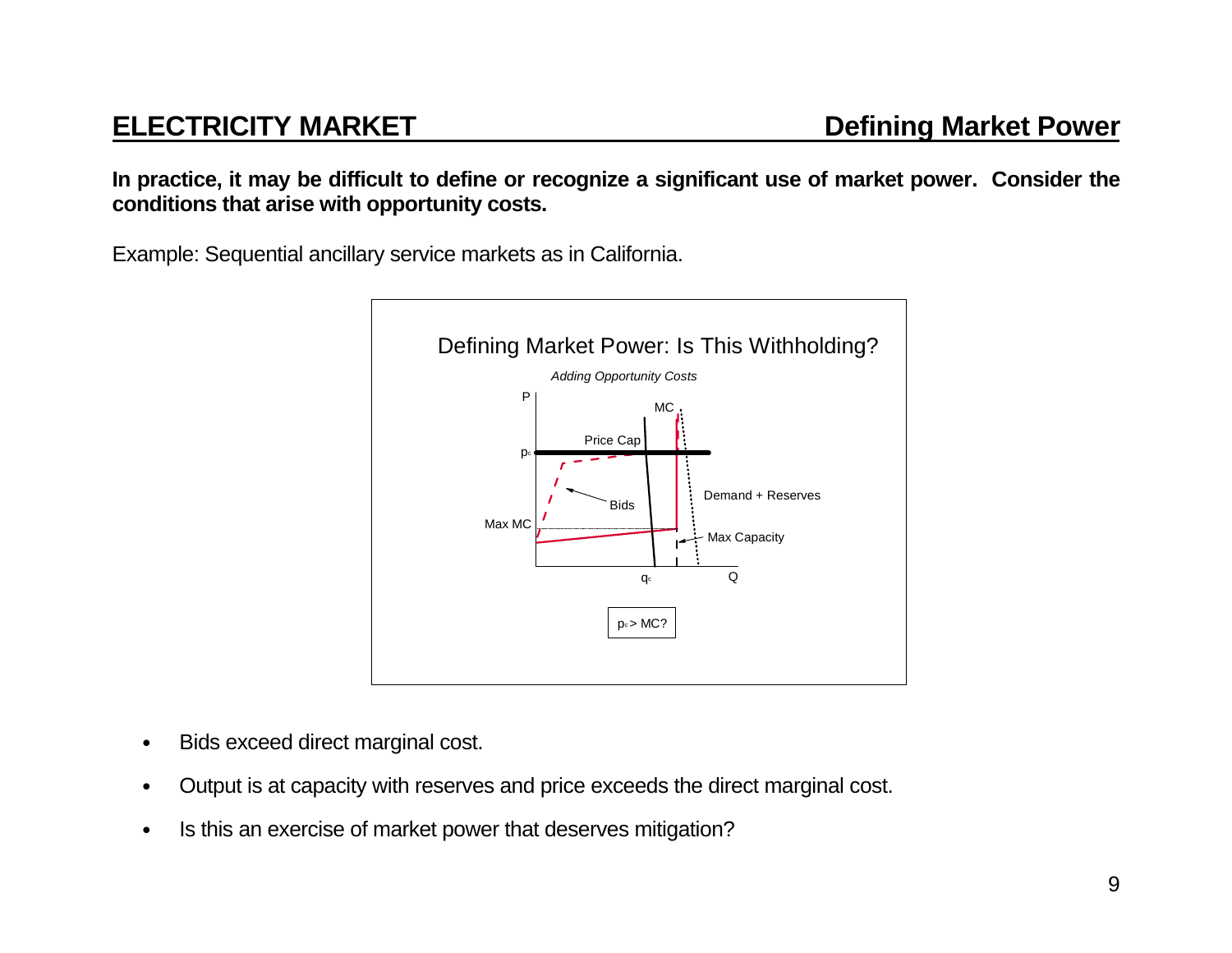**In practice, it may be difficult to define or recognize a significant use of market power. Consider the conditions that arise with auction rules to pay-as-bid.**

Example: FERC proposals for California.



- Bids exceed direct marginal cost in order to collect the market price under pay-as-bid rule.
- Output is at capacity with reserves and price exceeds the direct marginal cost.
- Is this an exercise of market power that deserves mitigation?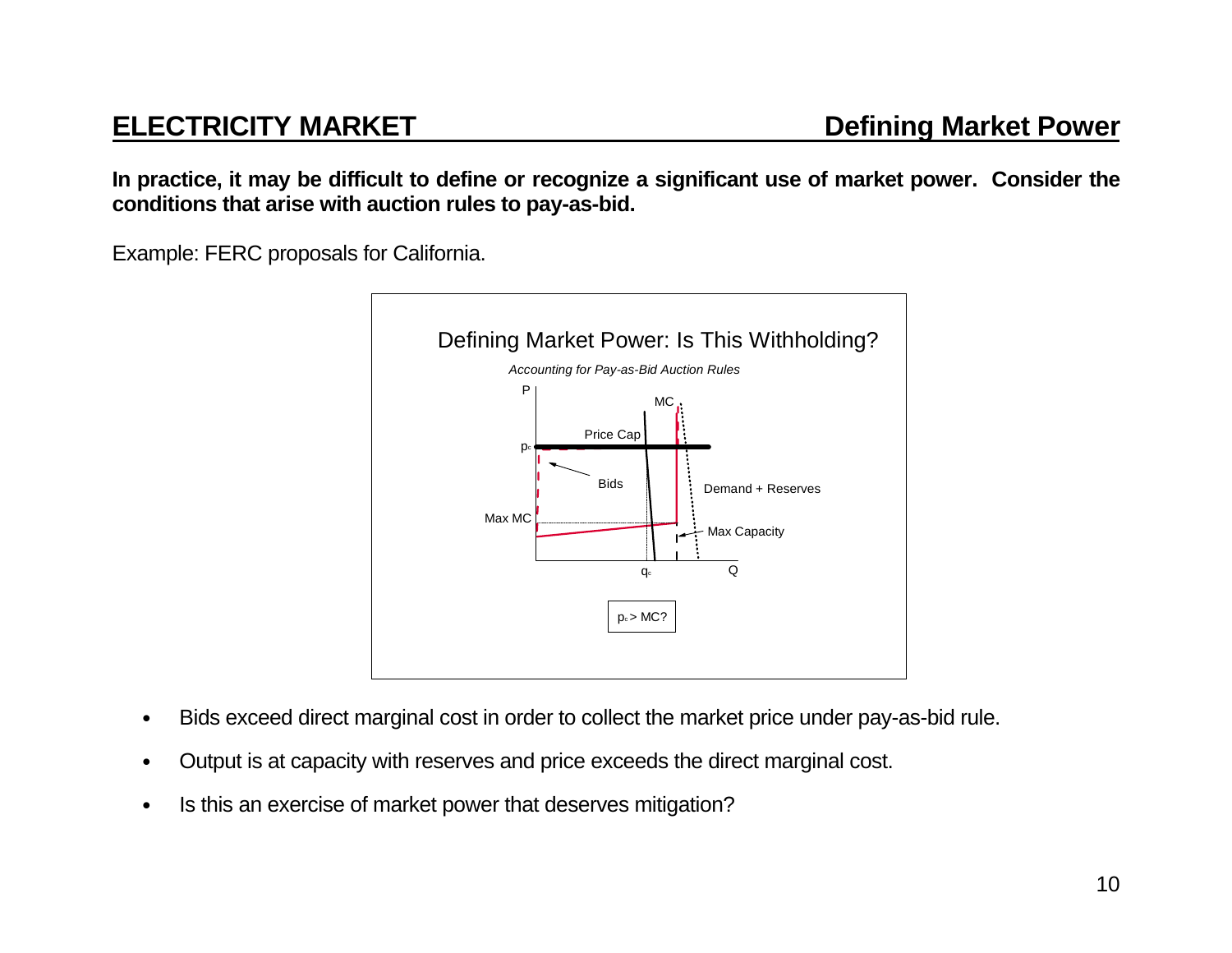**In practice, it may be difficult to define or recognize a significant use of market power. Consider the conditions that arise with cumulative output restrictions.**

Examples: Hydro facilities with limited water storage. Environmental rules.



- Bids exceed direct marginal cost in order to reflect the opportunity cost of cumulative constraint.
- Output is at capacity and price exceeds the direct marginal cost.
- Is this an exercise of market power that deserves mitigation?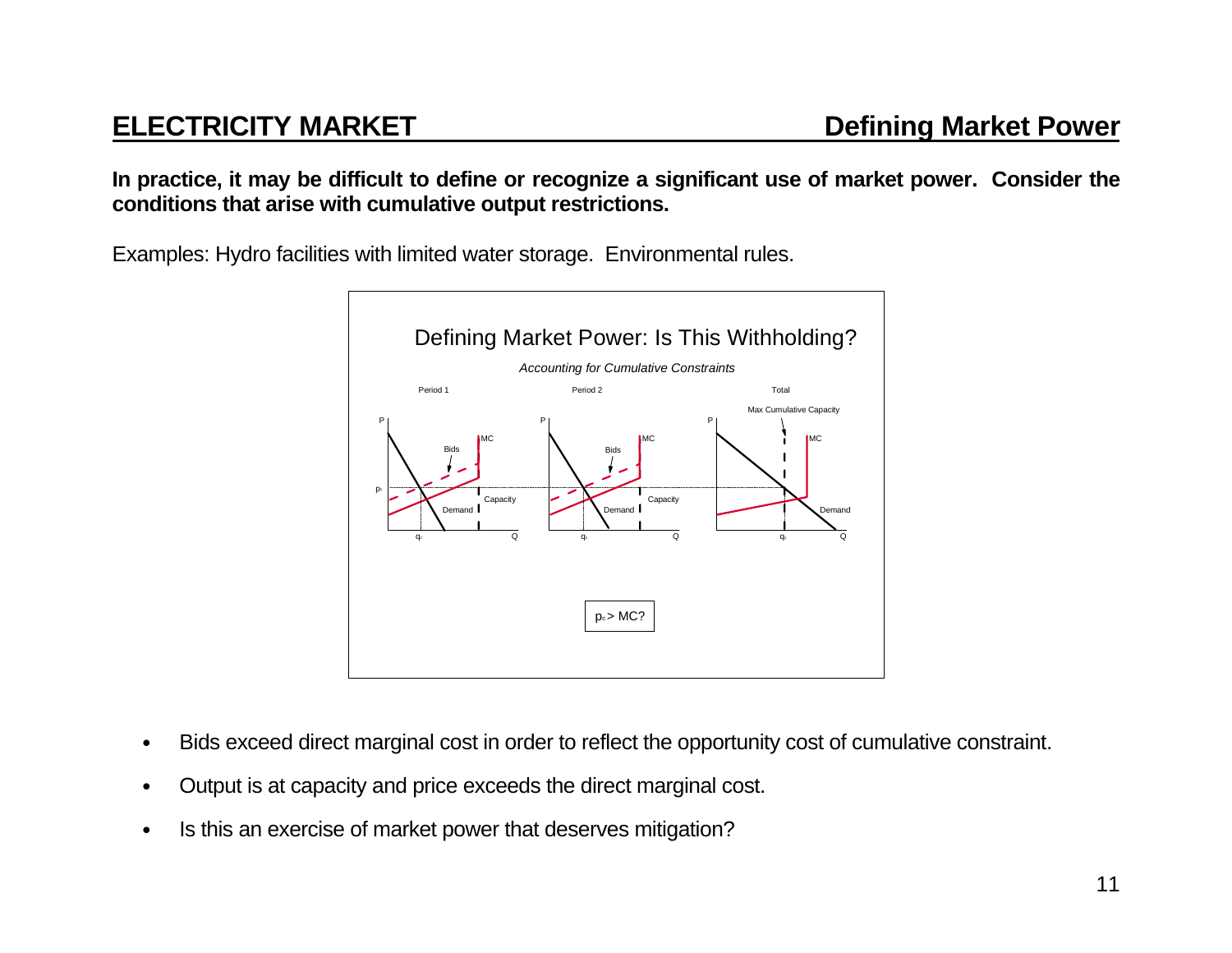**In practice, it may be difficult to define or recognize a significant use of market power. Consider the conditions that can arise with network bottlenecks.**



- Bids are below direct marginal cost in order to create congestion bottlenecks.
- Price exceeds or is below direct marginal cost at different locations.
- This is an exercise of market power, but it may be hard to detect.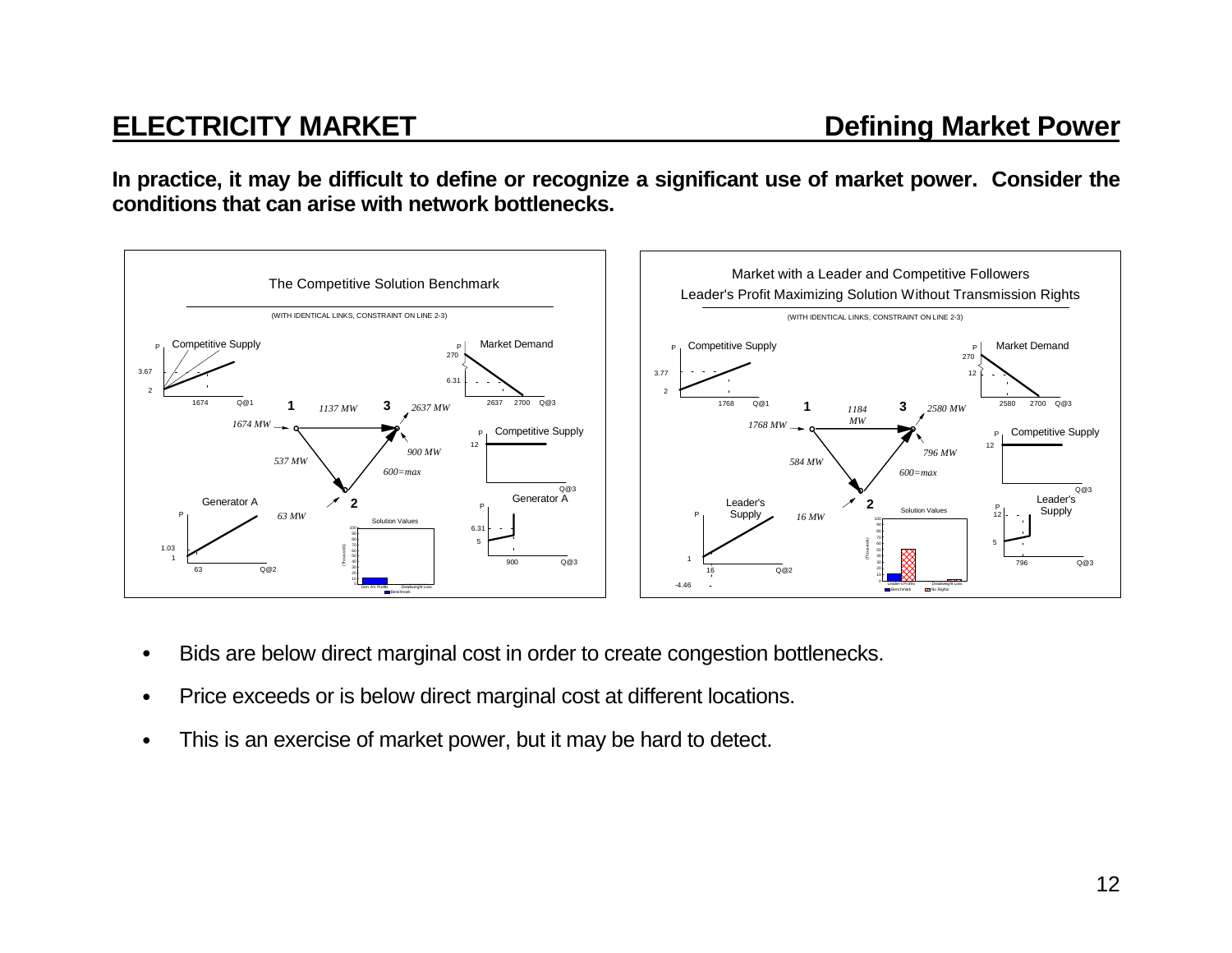**In practice, it may be difficult to detect a significant use of market power. The answer can change depending on the treatment of details like outages and ramping. Consider estimates of output gaps in California. Output gaps greater than ancillary service procurement might indicate strategic withholding. But the estimation depends on the details.**



The output gap based on day-ahead PX prices reduces significantly and becomes less than ancillary services in all cases if we account for changes in real-time prices, outages, and ramping limitations.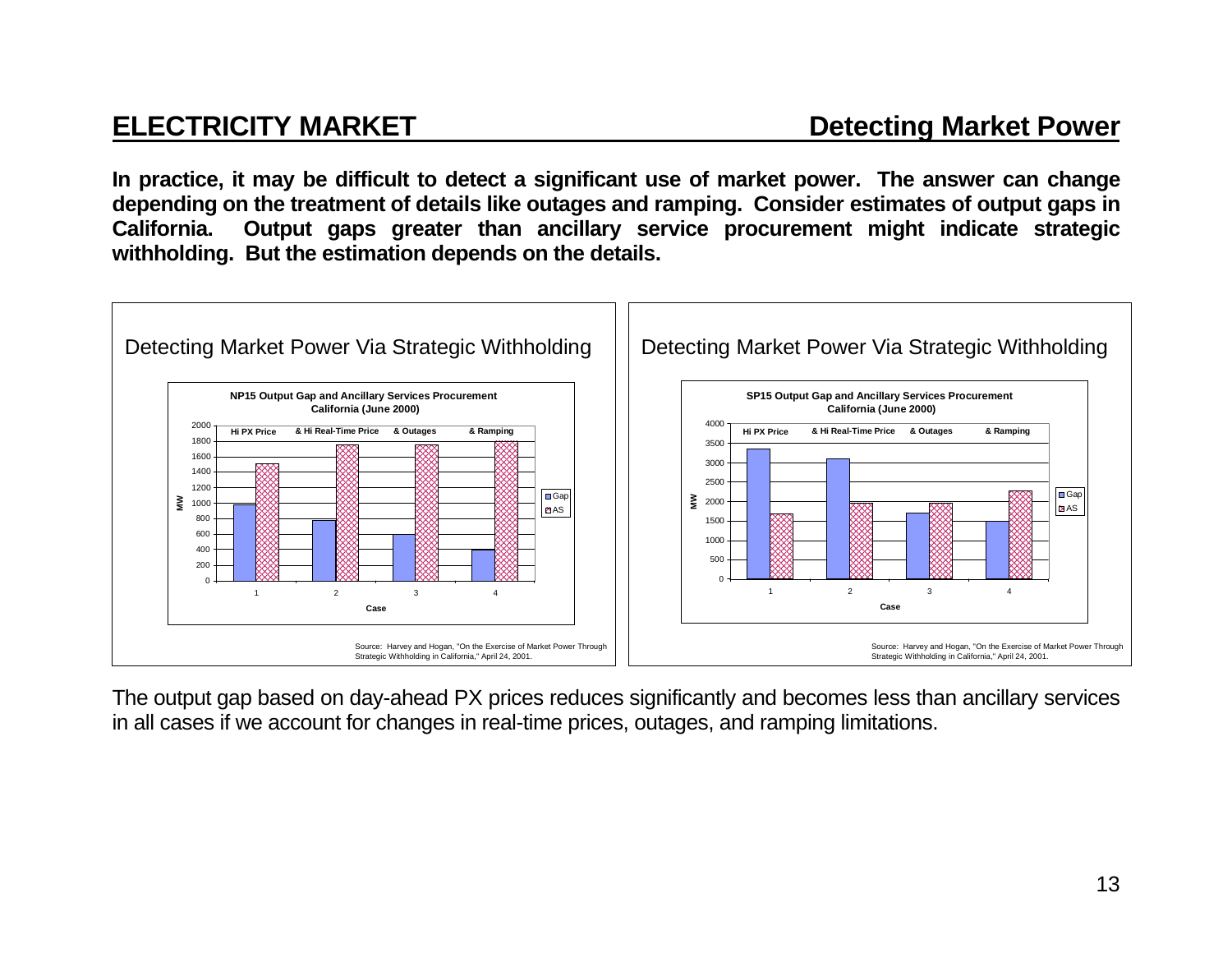**Immediate adoption of a number of the key elements of the long-term market design would help in the transition. Introduction of better mechanisms for demand side bidding would operate to moderate price spikes. Introduction of a demand curve for reserves would better reflect the reality of how electric systems have always been operated but translating that into the context of market bidding and pricing. Within the general market structure of Order 2000, there are many proposals for mitigating market power as part of a transition to competitive markets. Here we consider the implications and experience with:**

- Cost-of-service regulation.
- Divestiture.
- Forward contracts.
- Hard price caps.
- Pay-as-bid auctions.
- Soft price caps.
- Bid caps.

The transition rules must incorporate as much of the critical market design features as possible along with an internally consistent method of moving from the old to the new. Hence, any transition framework should include explicit consideration of how well it is likely to work in a market setting and how it will ensure a transition to an efficient, workable market.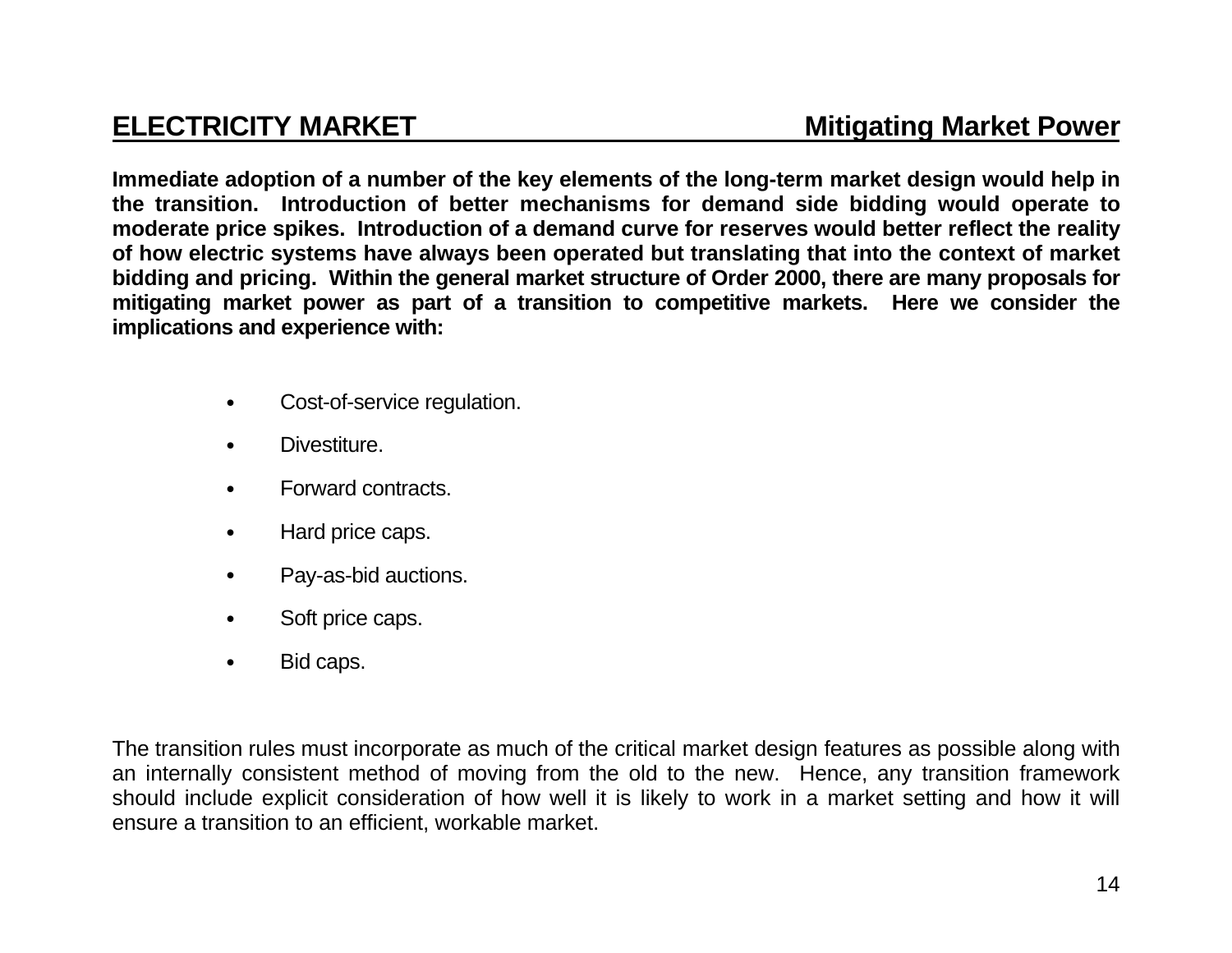**Cost-of-Service Regulation.**

**Regulators impose a dual obligation to serve (produce) and to report the direct cost of production. The generator is protected from competition and receives the cost of production with an appropriate return on capital.** 

- Customers absorb the risks of high costs and enjoy the benefits of low costs.
- The obligation is an implicit forward contract, so costs change slowly and the customer is not exposed to the spot market.
- The generator has little incentive to innovate or operate efficiently.
- Regulators face an information asymmetry that leads to an expensive oversight process.
- Dissatisfaction with cost-of-service regulation precipitated electricity restructuring.
- It is difficult to go back to cost-of-service regulation once the assets have been sold into the open market.
- Calls for re-introduction of cost-of-service regulation reflect frustration with the market rather than a practical guide to action.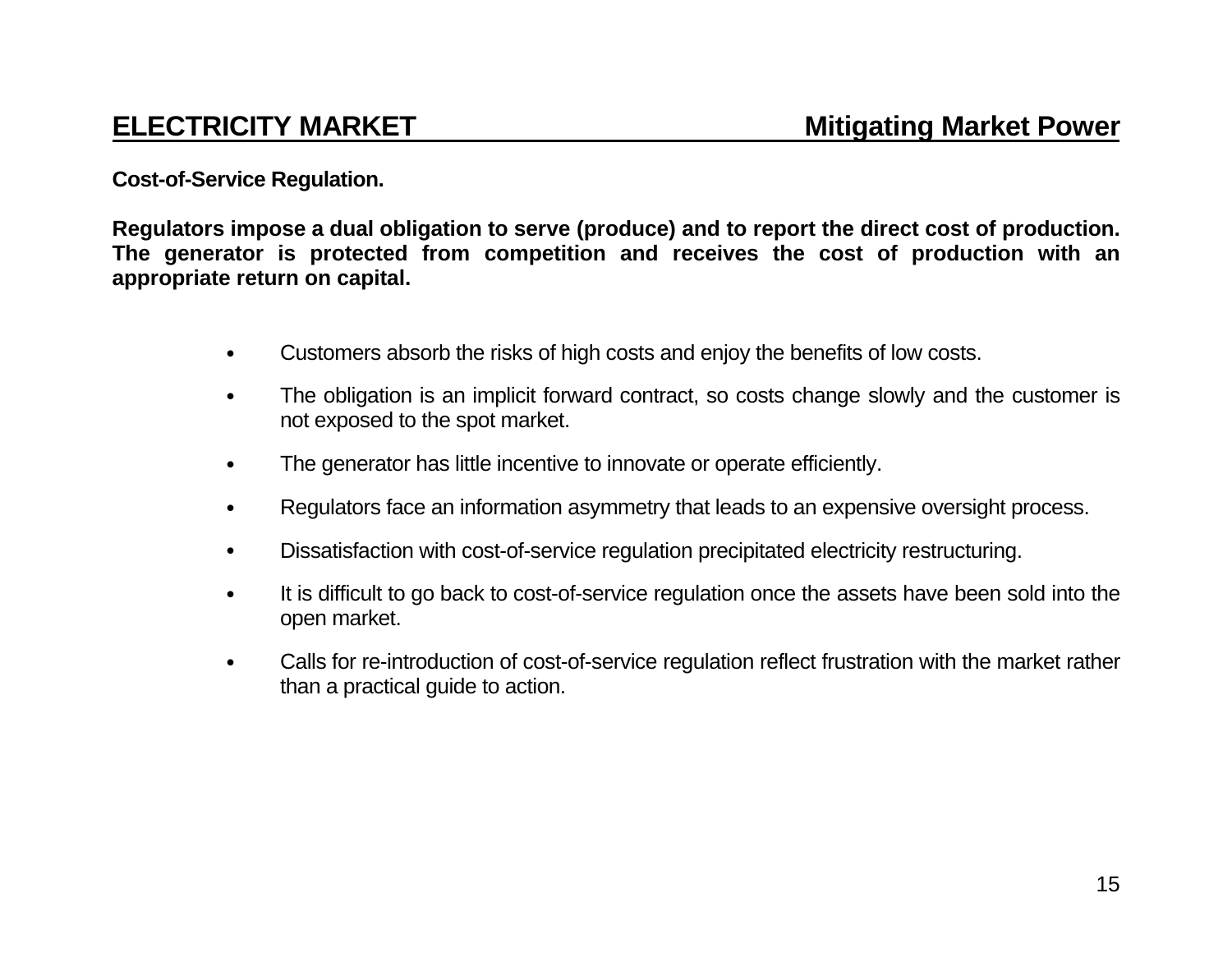## **Divestiture.**

**Generation is sold to many owners to reduce the concentration of control. With each generating unit in separate hands, there is less incentive for an individual generator to withhold production.** 

- At time of sale, there is a tradeoff in the price that buyers are prepared to pay for assets. The higher the ownership concentration going forward, the more the buyers are willing to pay.
- With highly dispersed ownership, economies of scale and scope in operating power plants cannot be exploited as easily or at all.
- The principle is simple. The practice has been riddled with examples of asset sales that left a highly concentrated industry.
- Traditional market power analysis tends to underestimate the number of suppliers required to approach competitive conditions in electricity markets.
- Regulatory procedures under traditional standards have found that suppliers do not have market power, yet prices have been very high in constrained conditions.
- Once the plants have been sold and market pricing allowed, there is little that regulators can do to force further divestiture.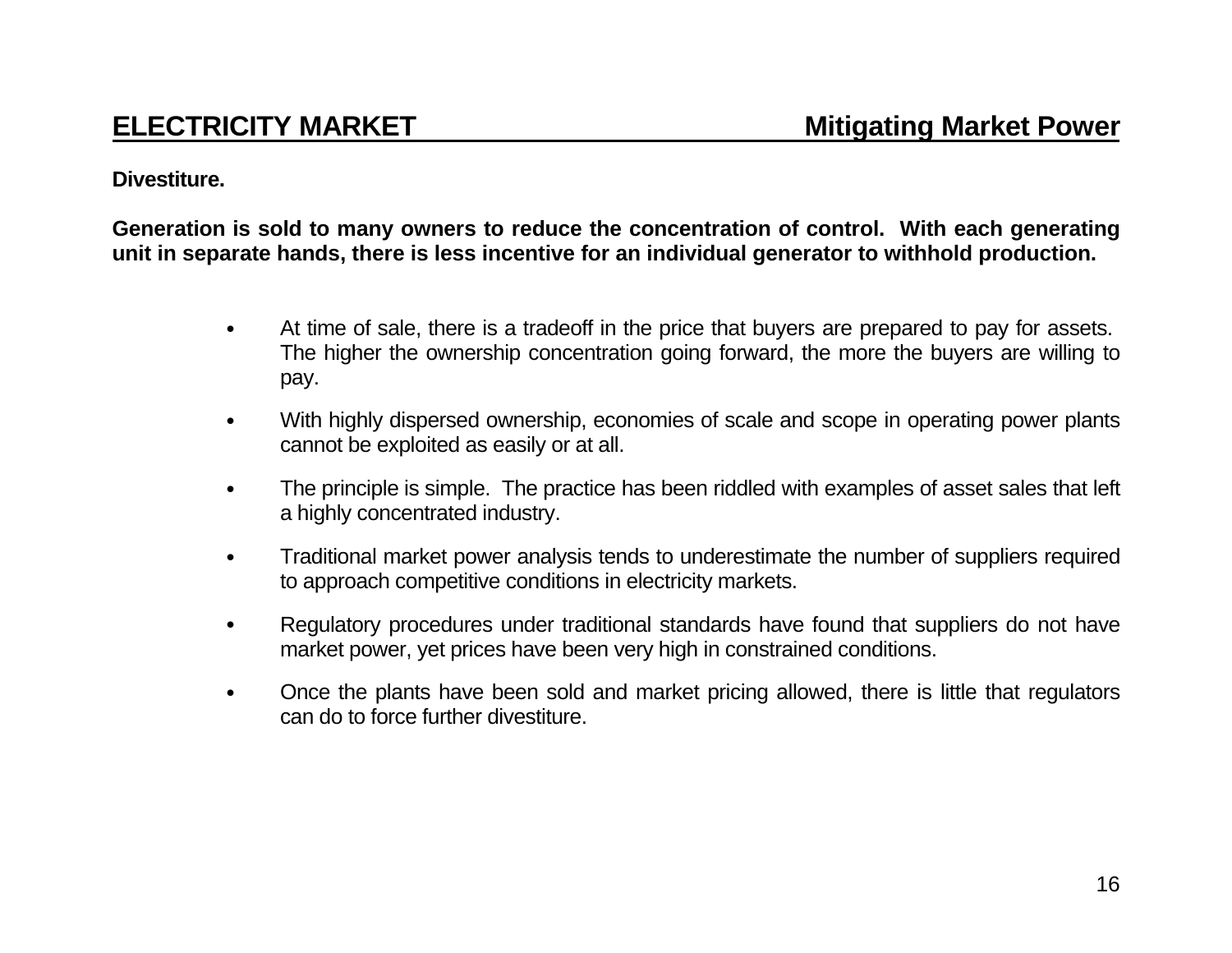## **Forward Contracts.**

**Buyers sign long-term contracts at predetermined prices to purchase power from generators. The form of the contract could be as a contract-for-differences relative to the spot price.**

- Like cost-of-service regulation, forward contracts fix the price and serve as a hedge against fluctuations in the spot market.
- Like divestiture, forward contracts diversify the ownership of the economic interest in the plant, reducing or eliminating the incentive to withhold. In theory, the spot market can produce a workably competitive outcome.
- Customers are better off, but only if the contract price is low enough to be acceptable. In California, forward prices in Spring 2000 were under \$80 and actual spot prices were close to



\$250. But in New York, forward prices at the same time were \$140, and spot prices turned out under \$80.

• The best experience with forward contracts has been at vesting (UK, Australia, NE), where the contract value affected the price of the generation assets sold. One the assets are sold, it is hard to get a contract price much below the expected spot market price.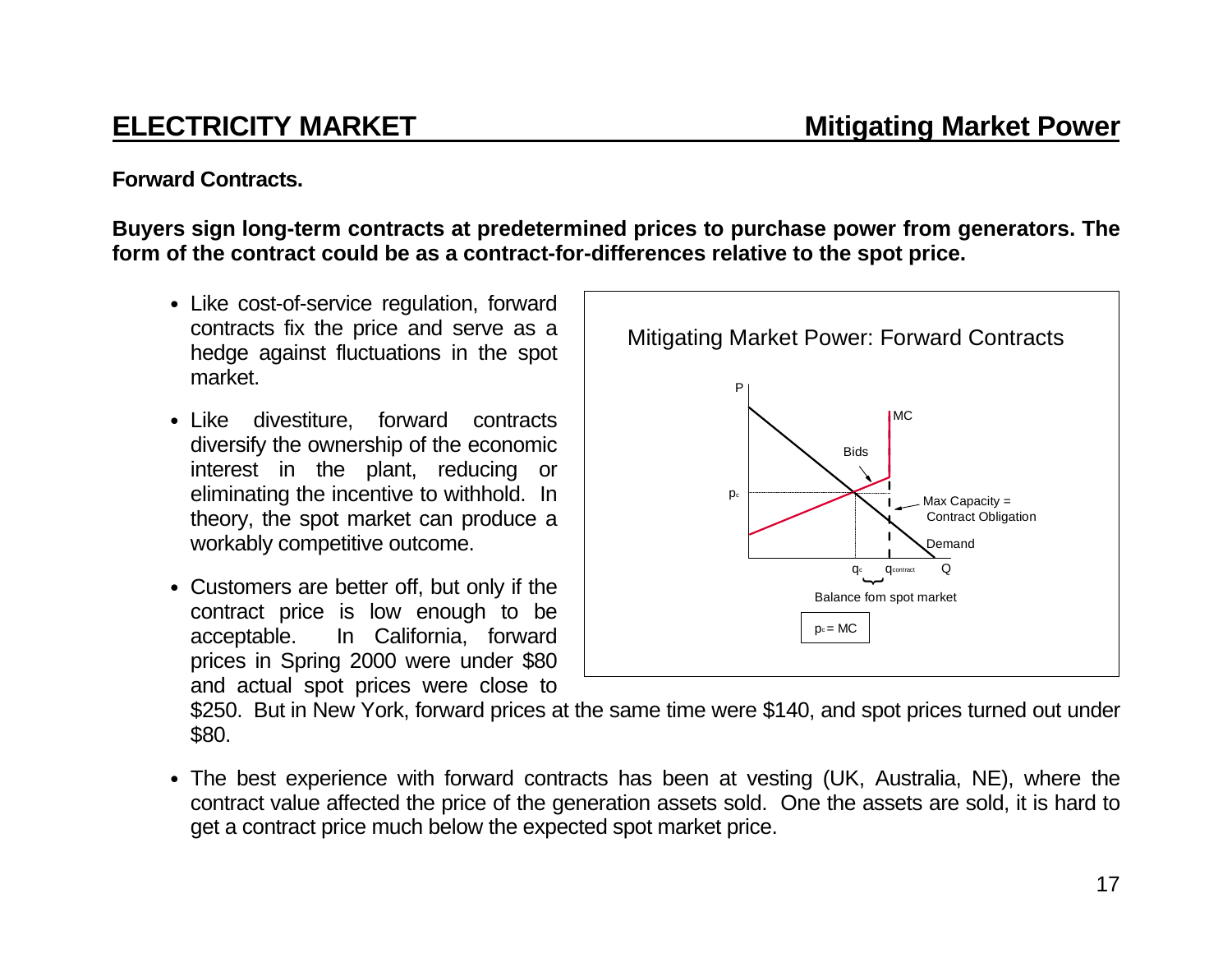## **Mitigating Market Power**

# **ELECTRICITY MARKET**

## **Hard Price Caps.**

## **Regulators impose a maximum price that buyers (utilities or ISOs) can pay generators. This is a form of monopsony power. Typically generators are not required to sell.**

- It is hard to determine the appropriate price cap that provides a balance of cost reduction and incentives for entry. Application must extend to the entire regional market.
- A requirement is effective enforcement to ensure that generators cannot sell elsewhere or for more than the nominalprice cap. No "out-of-market" purchases.
- Enforcement requires involuntary demand curtailment when supplies are tight.
- Operating incentives at the margin provide the wrong signals for supply and demand.
- Experiences in natural gas and oil indicate that price caps soon create

many new problems, as enforcement becomes more difficult and more bureaucratic.

• If the price cap is too low, there is no natural transition to a workably competitive market.

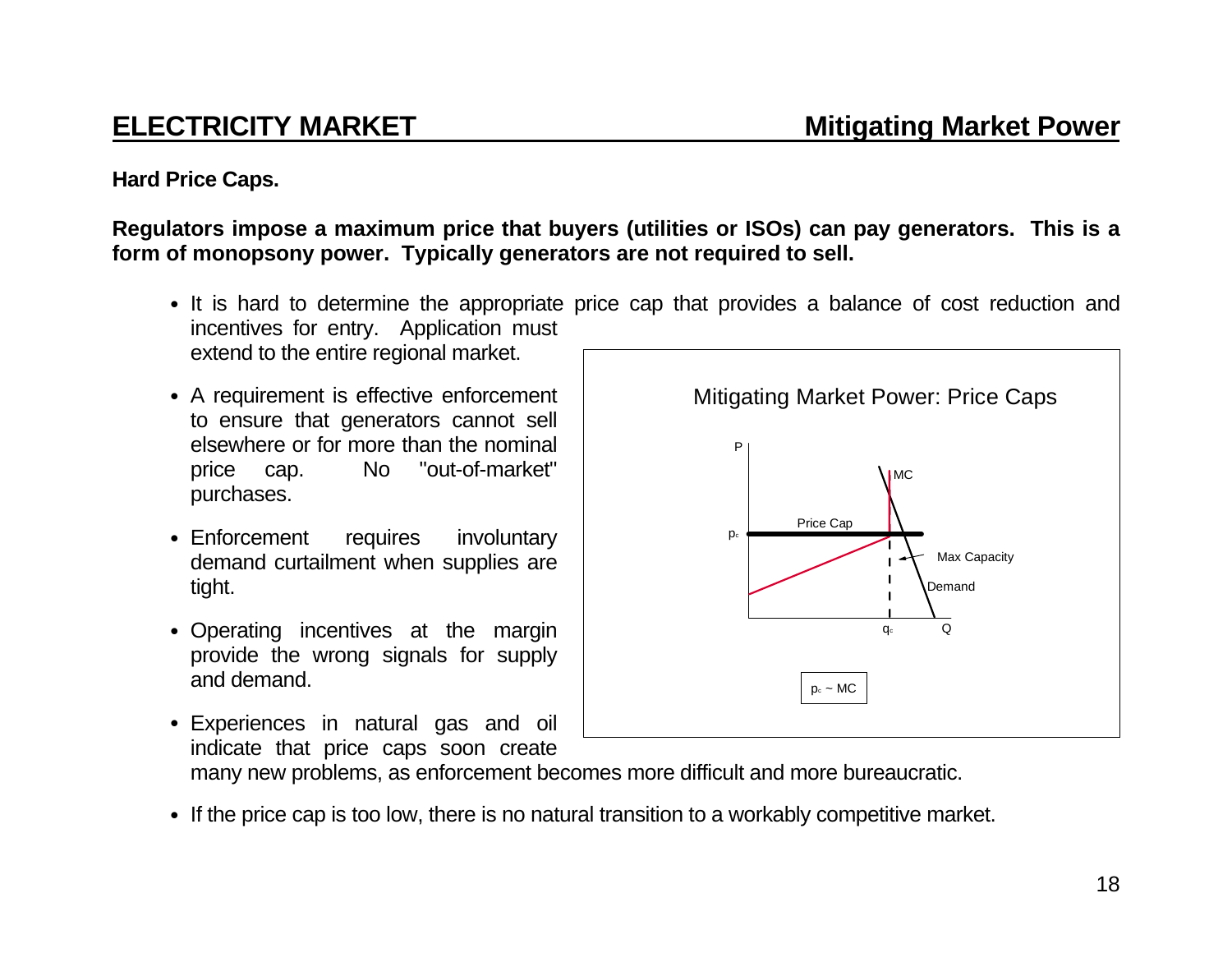## **Pay-as-Bid Auction.**

**A uniform price electricity market pays everyone the market-clearing price. The pay-as-bid auction pays not the market price but the amount bid.**

- Under a uniform price auction, the incentive for price taking bidders is to bid the opportunity cost. The resulting price is above most bids.
- Under the pay-as-bid approach, the incentive for all bidders is to bid the greater of the expected market-clearing price or the opportunity cost.
- Theory predicts and experience demonstrates that the prices paid do not greatly differ on average, but real costs can be higher under the pay-as-bid approach.
- Pay-as bid problems are especially compounded in the case of electricity.
	- 1. Locational differences in opportunity costs and market clearing prices.
	- 2. Multi-part cost structure with start up, no load and energy costs.
	- 3. Ancillary services for spin, regulation and reactive power.
- Pay-as-bid systems have appeared most prominently in California, and compounded the problems in the Summer 2000. Similar difficulties and bureaucratic responses can be seen in the forthcoming New Electric Trading Arrangements in England and Wales.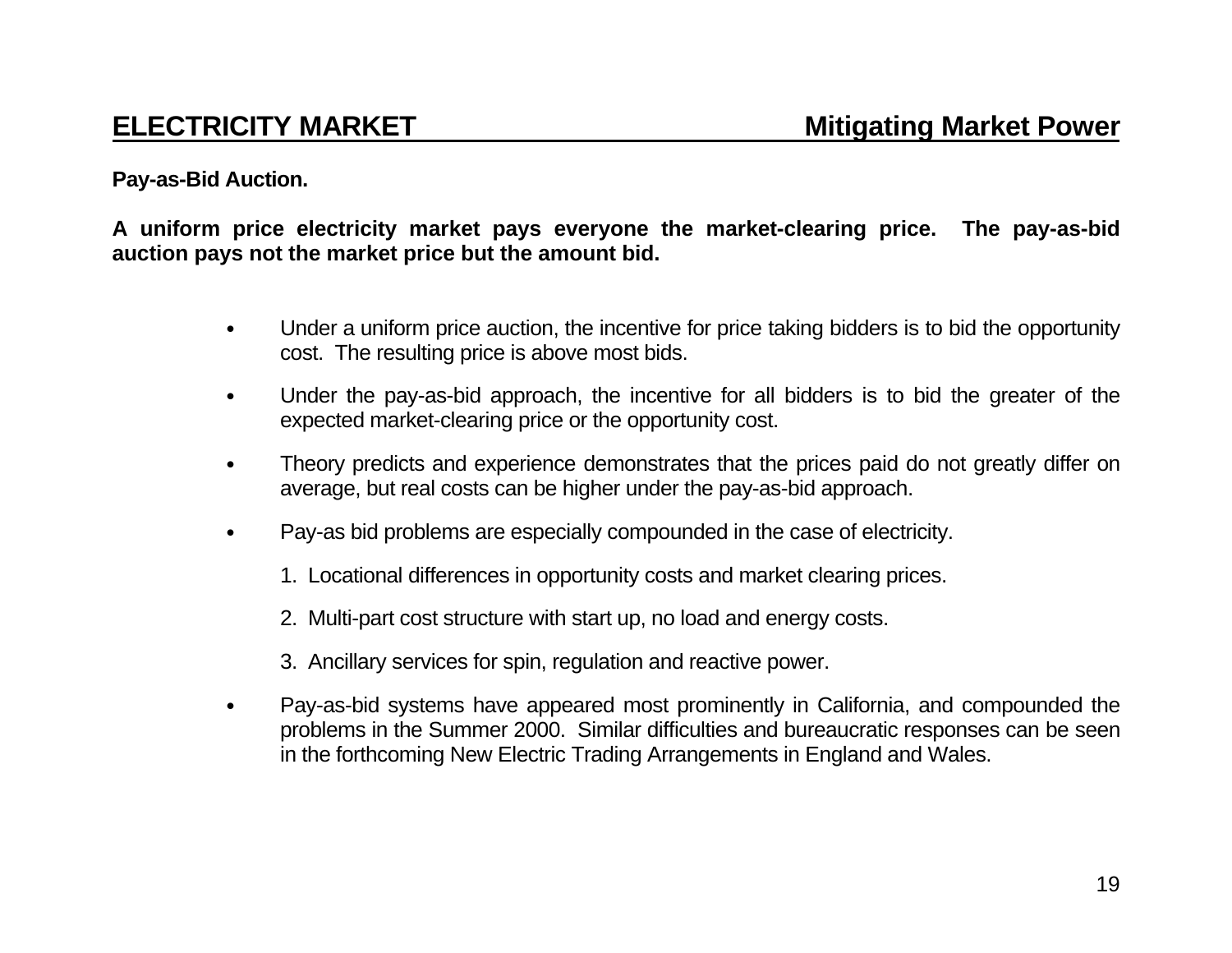**Mitigating Market Power**

# **ELECTRICITY MARKET**

**Soft Price Caps.**

**A default price cap on all transactions, combined with the possibility of being paid more subject to a regulatory determination that the higher bid was justified by cost considerations. There is no requirement for generators to sell.**

- A default hard price cap with a pay-as-bid auction above the default price level.
- The details of cost justification determine the impact of the "soft' cap. If costs must be demonstrated, it is a return to cost-ofservice regulation without the requirement to sell or the guarantees to generators. If opportunity costs are excluded, it is "bid-as-told." If virtually any bids accepted, it like an expensive "pay-as-bid" auction.
- The California experience was that imposition of a soft price cap raised current and forward electricity prices.
- Enforcement remains a key issue. Sales outside the region or "out-of-market" can undermine any benefits.

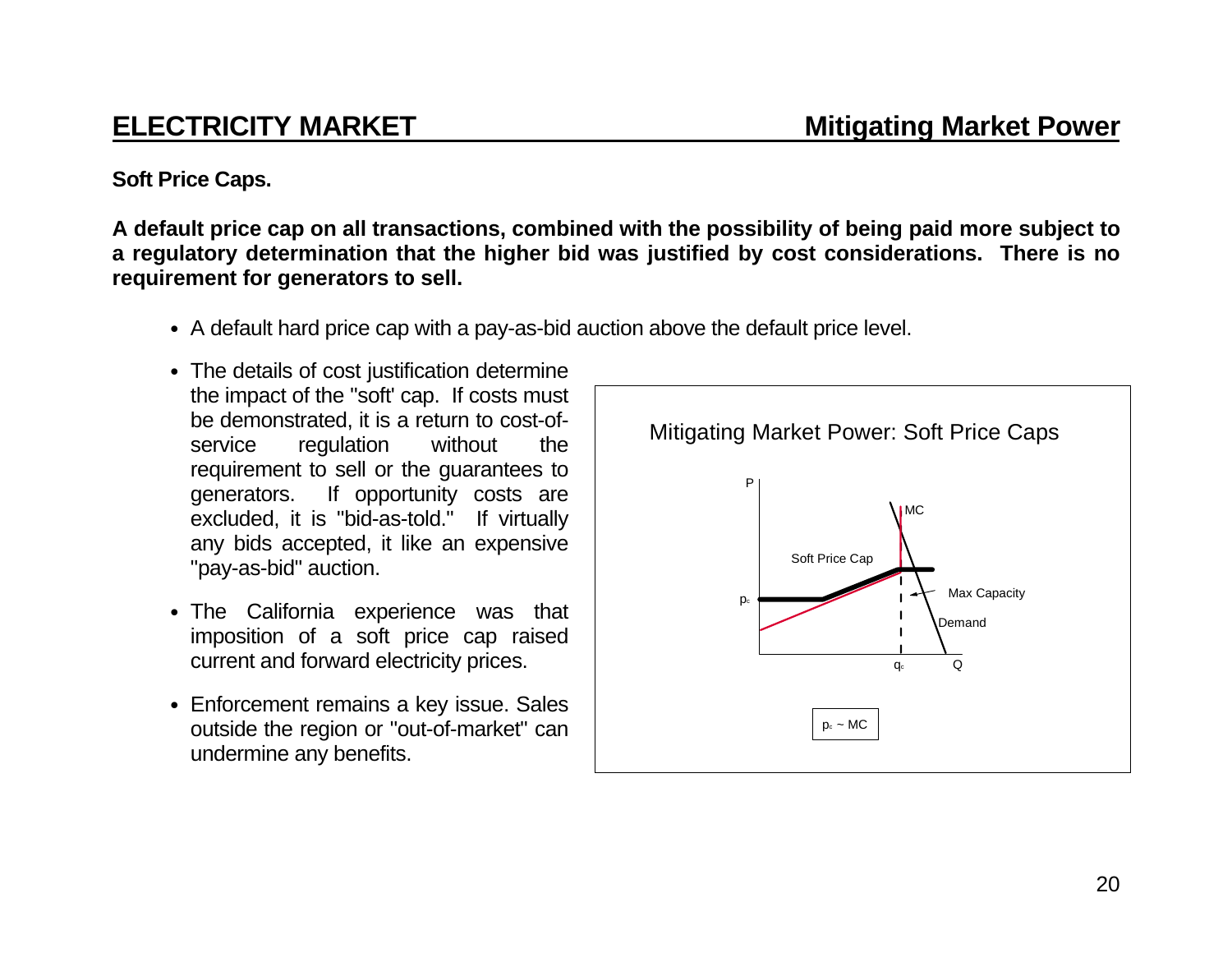## **Bid Caps. (e.g., FERC California Order of April 26, 2001)**

**Generators have a forward obligation to offer production at no more than a predetermined bid cap. Actual production compensated at the market-clearing price.**

- Distinguishes between monopoly rents and scarcity rents.
- Generator has an obligation to offer at least the designated amount. Bids for additional quantities are unregulated.
- Provides the right incentives for supply and demand, for entry and operations.
- If high prices caused by withholding, the bid cap will lower market clearing price. If high prices caused by scarcity, bid cap will produce high prices.
- The information burden is greater than for price caps but less than for cost-ofservice regulation.
- Bid caps are generator specific and compatible with a gradual transition to a workably competitive market.

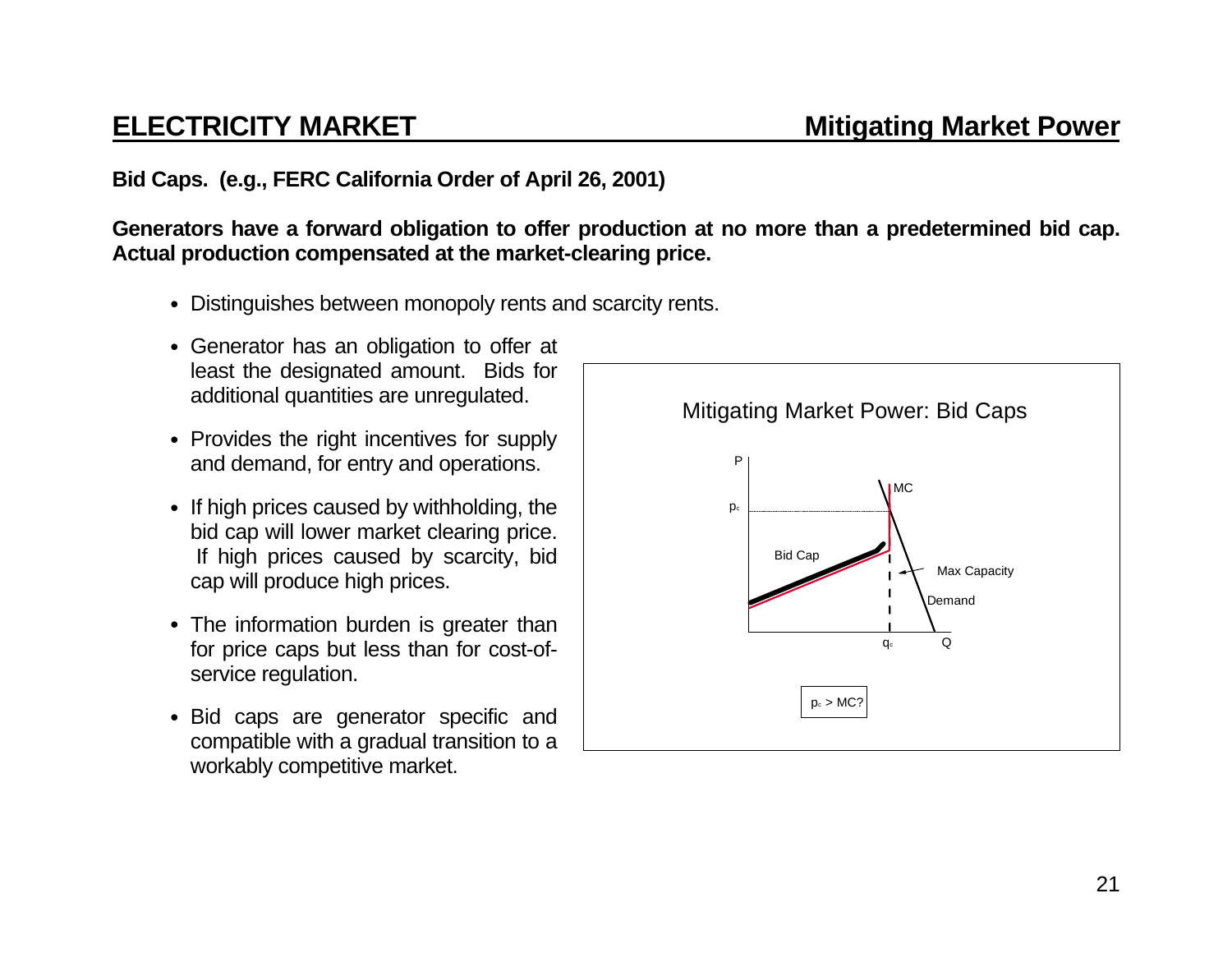**Market power exists in electricity markets and its exercise can produce high prices. Market power mitigation is developing, but recent experience has increased the urgency of the problem**

- Restructured electricity markets can experience price spikes, but California suddenly saw sustained high prices, both on and off peak.
- Useful prescription of mitigation policy depends on diagnosis of the underlying causes.
- The complexity of electricity markets precludes a simple test of the exercise of market power and creates behavior that appears similar or the same for generators with or without market power.
- The best time for design of market power mitigation policy is before restructuring and sale of generation assets.
- Price caps, both hard and soft, create as many problems as they solve.
- Pay-as-bid auctions produce no benefits relative to a uniform-price auction and create many new problems in the electricity market.
- A combination of divestiture, bid-caps and vesting contracts can provide market power mitigation during a transition, supporting a gradual move to a workably competitive market.
- The details matter, a lot.